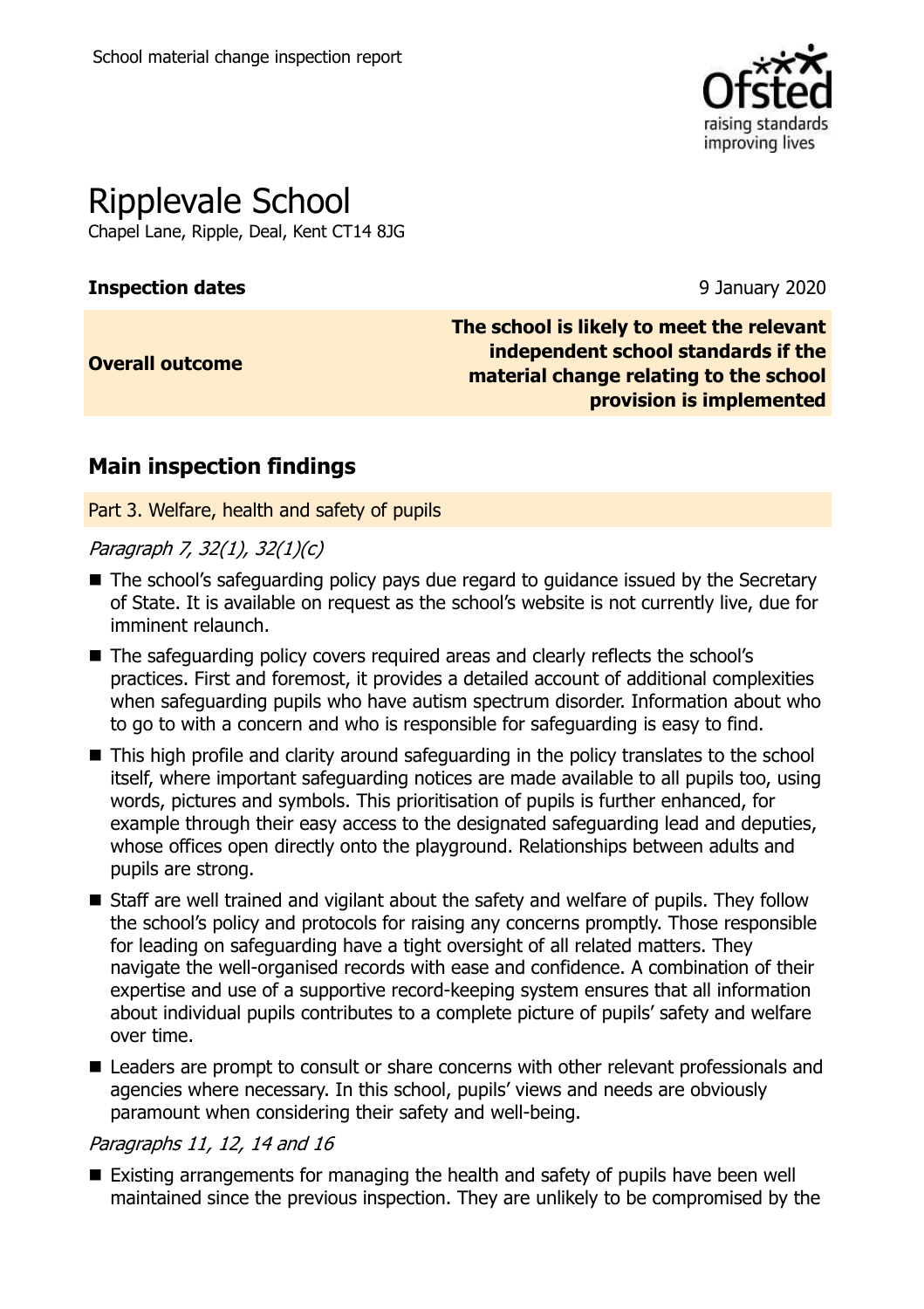

proposed additional capacity. Relevant health and safety, risk assessment and associated policies are regularly reviewed and implemented effectively. The leadership and delegated responsibility for this aspect of the school's work is systematic and clearly suitably prioritised.

- $\blacksquare$  The overarching risk assessment policy outlines the various types of risk assessment that the school undertakes. The fire risk assessment is carried out and reviewed in association with an external specialist. Leaders take prompt action to tackle any issues that arise from these assessments. There is a thorough, systematic approach to creating and reviewing detailed risk assessments about individual pupils. Risk assessments for educational activities are fit for purpose.
- Supervision of pupils at different times and for different activities is carefully planned according to the needs of the pupils. Leaders have considered potential implications of a roll increase. They have wisely planned sufficient capacity to adjust staffing levels in response to the school's assessment of what is required for specific future admissions.
- $\blacksquare$  The school is likely to meet all the paragraphs that were checked in this part if the material change is implemented.

### Part 4. Suitability of staff, supply staff, and proprietors

### Paragraphs 17, 18, 19, 20 and 21

- Arrangements for checking the suitability of adults to work with vulnerable pupils are secure.
- The head of school and senior administrator are knowledgeable and confident explaining the differences between the various checks and how they undertake them. This includes details of further checks they have carried out on staff who have lived or worked overseas.
- The single central record is compliant. It is well organised and records clearly all mandatory information.
- All requirements of these paragraphs are likely to continue to be met.

Part 5. Premises of and accommodation at schools

### Paragraphs 22, 23, 24, 25, 26, 27, 28 and 29

- The premises and accommodation are clean, well maintained and spacious. The organisation and clear designation of rooms and spaces have been thoughtfully designed with the needs of the pupils in mind. There is plenty of surplus space to accommodate the additional pupils proposed.
- As well as a range of suitable classrooms there are well-appointed rooms for more bespoke purposes including design and technology, information and communication technology, home technology and art.
- There is extensive outdoor space, both grass and playground, suitable for recreation and physical education. A large indoor hall is used for other physical activity. There are ample shower facilities available for pupils.
- Other requirements of this part are also likely to continue to be met. For example, there is a generous supply of toilets for separate pupil and staff use, appropriately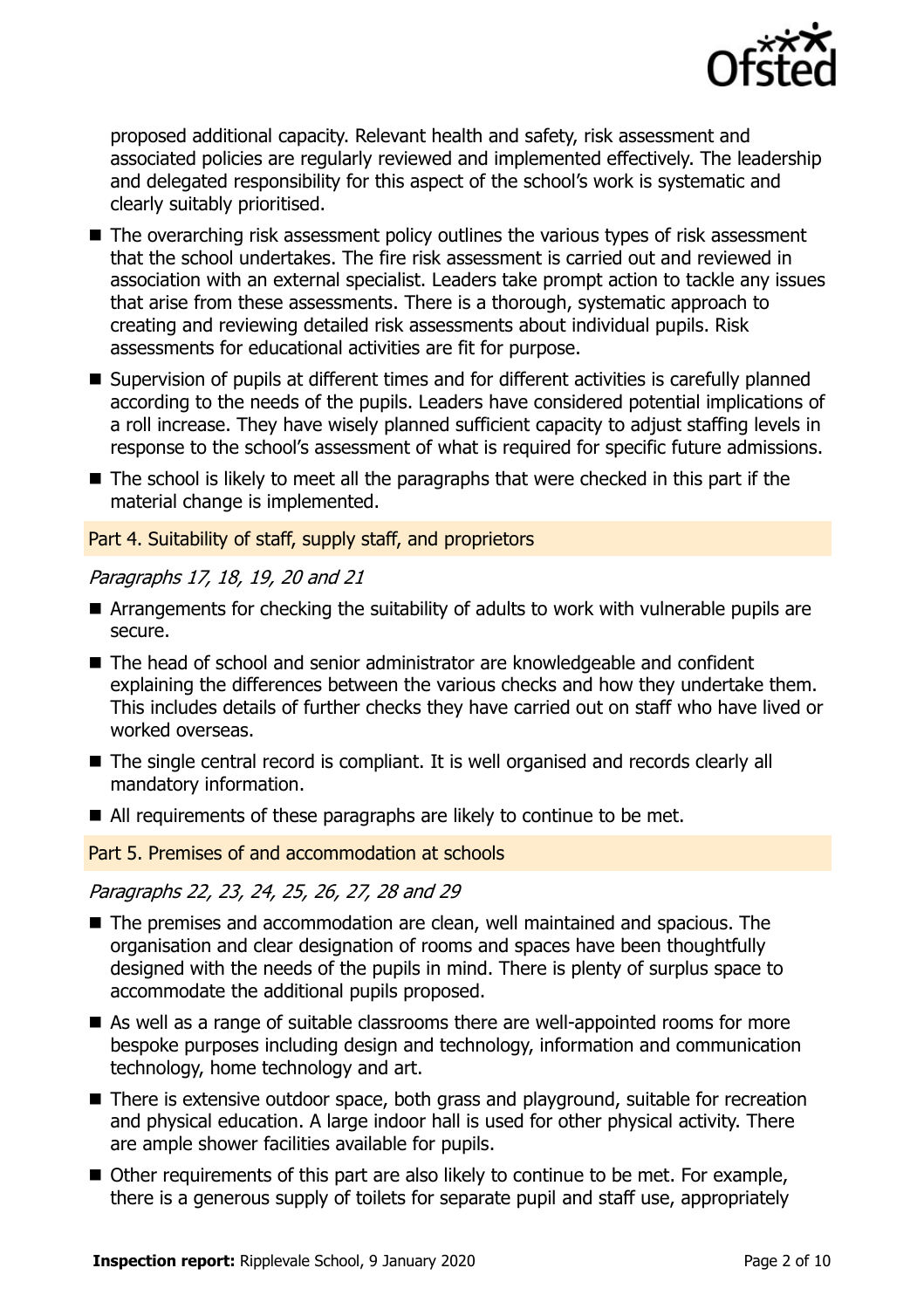

regulated hot water and plentiful, clearly labelled drinking water outlets. Facilities for the short-term care of sick or injured pupils meet requirements, including a 'sick bay' as well as a 'medical room' used for minor injury treatment and administering medicines.

■ The existing premises have capacity to accommodate the maximum additional pupils proposed, so it is likely that the standards contained in this part will continue to be met.

Part 8. Quality of leadership in and management of schools

### Paragraph 34

- This school has a long track record of continually meeting the independent school standards.
- Directors and leaders understandably believe they are running a 'good ship'. Because of a very high demand on places over the last year, particularly in primary, they have decided to apply for an increased capacity. This is to allow greater flexibility in the context that pupils often join at points other than the conventional times of transition.
- Directors are determined to retain and not compromise on the school's core vision. They are passionate and committed defenders of its purpose and intentions. This centres on providing the best possible education to boys with typically high levels of anxiety. There is a strong desire to redress what are often previously negative experiences of education for pupils and to enable the academically most able to excel. At the heart of the school's ethos is keeping all pupils safe and preparing them to lead independent and fulfilling adult lives.
- Leaders and directors share confidence that the proposed expansion will not have a detrimental impact on existing provision. The priority is relentlessly pupil-focused, and the plan is for any increase in numbers to be gradual. Existing practice around admissions and transition mean that pupils usually settle well. This is because assessments consider the needs of both new and existing pupils when making decisions about suitable provision.
- Leaders have thought carefully about the possible implications for staffing to accommodate additional pupils. The school has maintained a successful inspection history as it has grown in the past.
- Since the previous inspection, the leadership structure of the school has altered, with a new 'head of school' role and three deputy headteachers. This shift was made in the context of several changes of personnel at headship level in recent years. Directors and senior leaders have made this change with careful consideration. Leaders at different levels felt well consulted about the change and convey clear understanding of their roles and responsibilities. It was beyond the scope of this inspection to test out the full impact of this change. However, no concerns were identified about any detrimental impact in terms of the school's capacity to meet the independent school standards.
- There are clear line management structures in place. To support the work of the deputies, the proprietors have elected to commission additional educational expertise externally. The chief executive officer, who is also the head of school, has overall responsibility for ensuring that all standards are continually met on behalf of the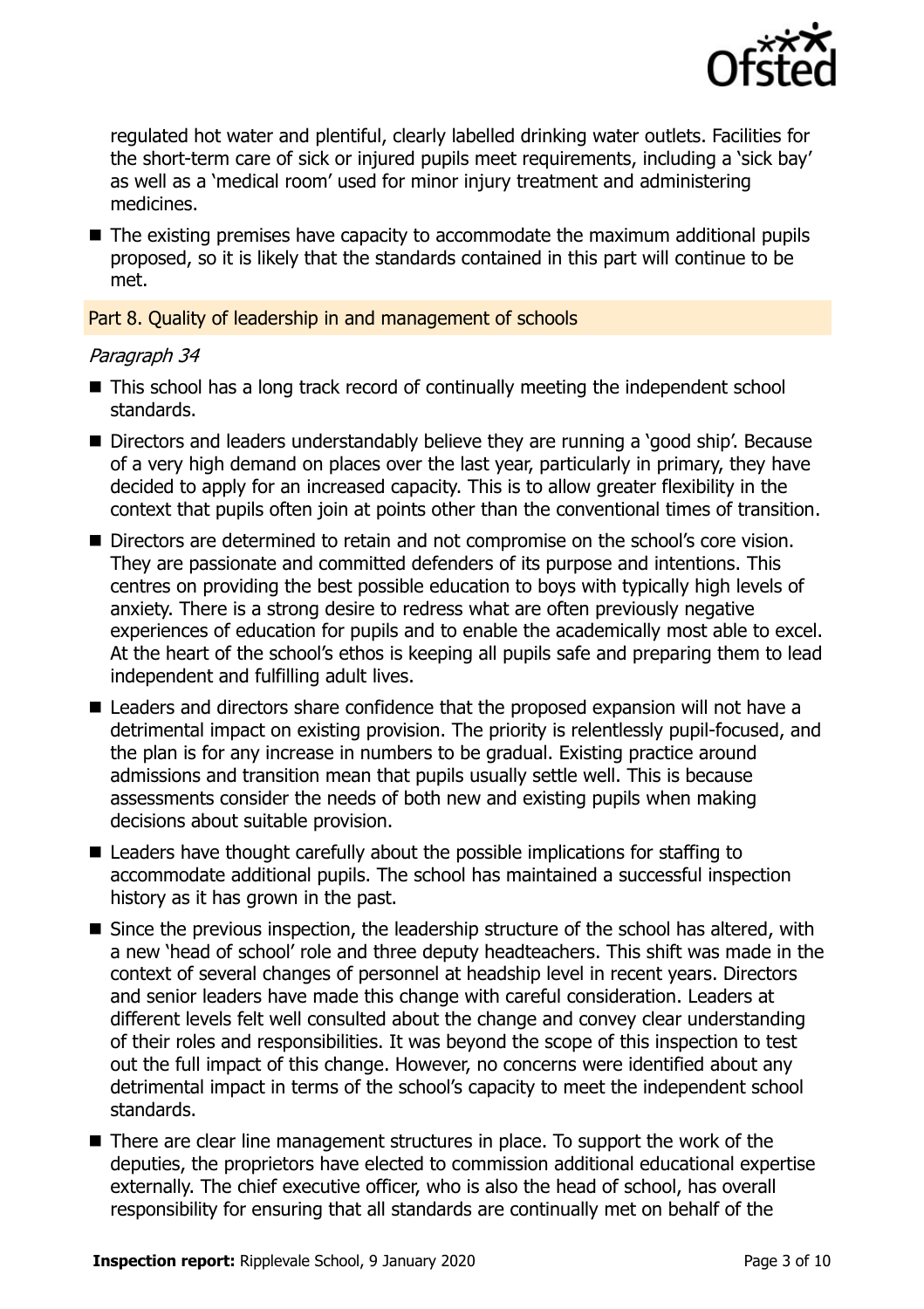

proprietors. Directors provide the governance for the work of the school, supported by formal meeting structures and processes for signing off policies, for example.

■ The standard contained within this part is likely to continue to be met if the material change is implemented.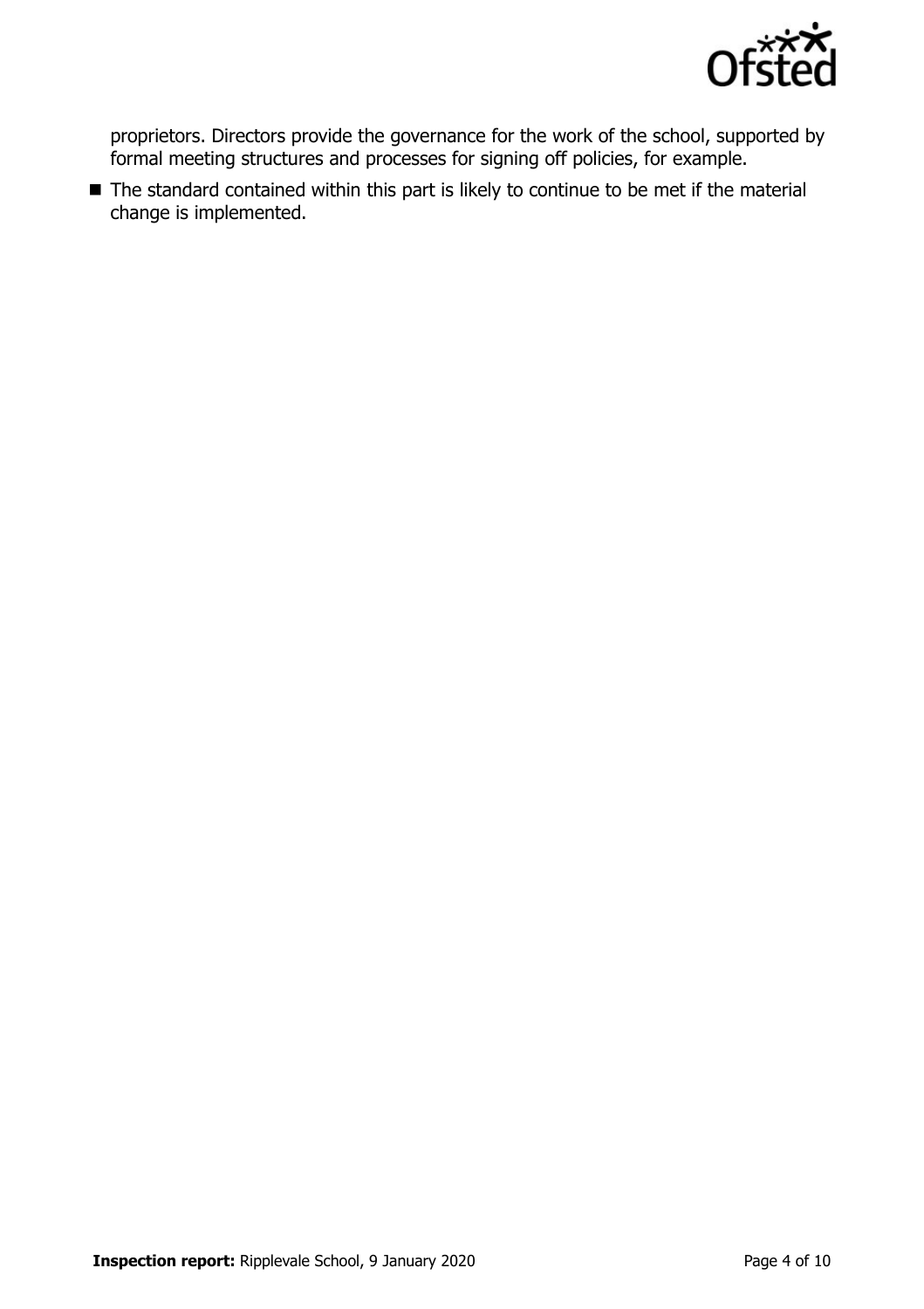

## **Compliance with regulatory requirements**

The school is likely to meet the requirements of the schedule to the Education (Independent School Standards) Regulations 2014 ('the independent school standards') and associated requirements that are relevant to the material change.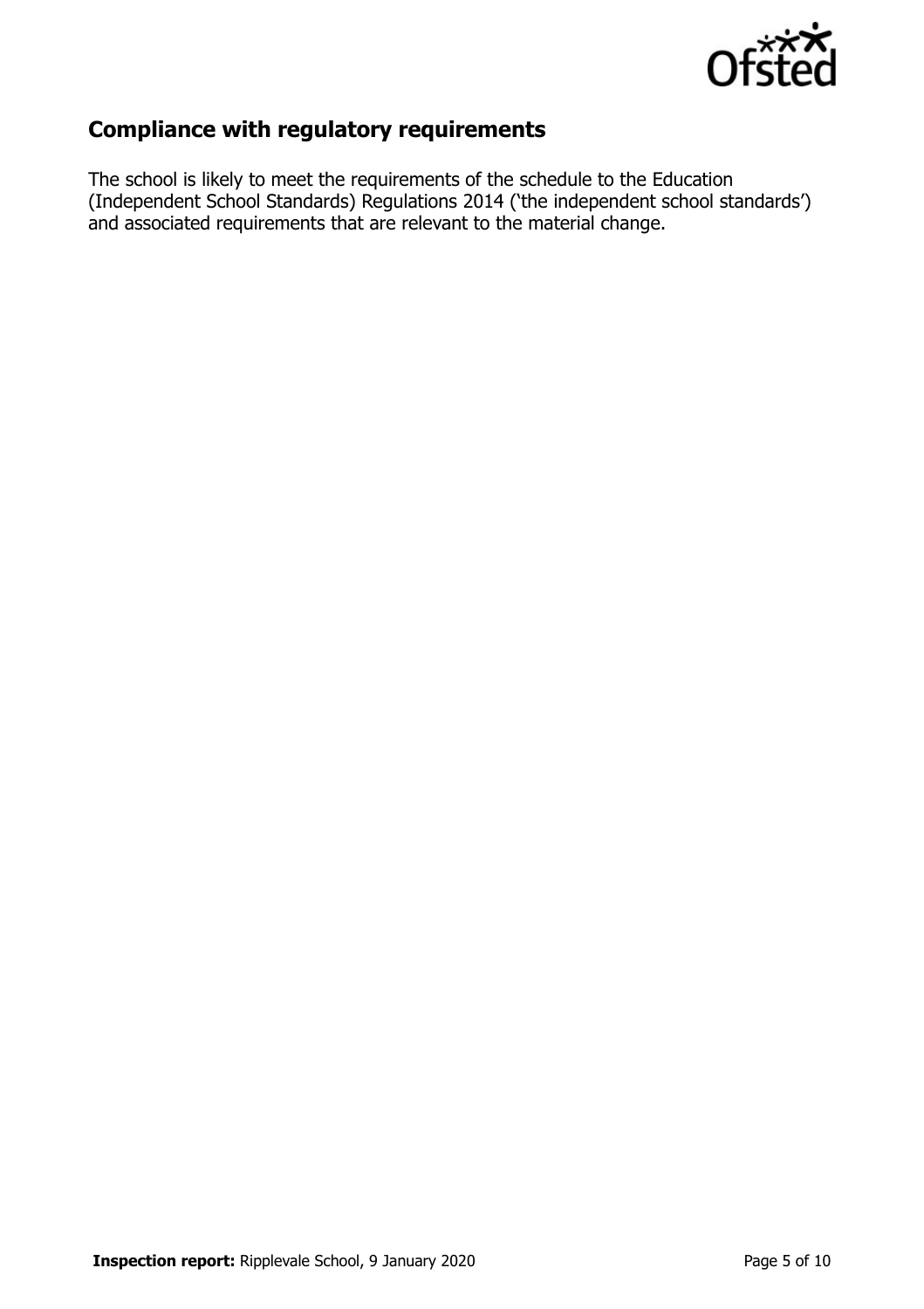

## **School details**

| Unique reference number | 118995   |
|-------------------------|----------|
| DfE registration number | 886/6047 |
| Inspection number       | 10131943 |

This inspection was carried out under section 162(4) of the Education Act 2002, the purpose of which is to advise the Secretary of State for Education about the school's likely compliance with the independent school standards relevant to the material change that the school has applied to make.

| Type of school                       | Independent special school              |
|--------------------------------------|-----------------------------------------|
| <b>School status</b>                 | Independent special school              |
| Proprietor                           | Christopher Danican and Clifford Davies |
| <b>Headteacher</b>                   | Jane Norris (Head of School)            |
| Annual fees (day pupils)             | £35,763                                 |
| Telephone number                     | 01304 373866                            |
| <b>Website</b>                       | www.ripplevaleschool.co.uk              |
| <b>Email address</b>                 | info@ripplevaleschool.co.uk             |
| Date of previous standard inspection | 31 January $-$ 2 February 2017          |

### **Pupils**

|                                        | <b>School's current School's</b><br>position | proposal | Inspector's<br>recommendation |
|----------------------------------------|----------------------------------------------|----------|-------------------------------|
| Age range of pupils                    | 6 to 18                                      | 6 to 18  | 6 to 18                       |
| Number of pupils on the<br>school roll | 99                                           | 125      | 125                           |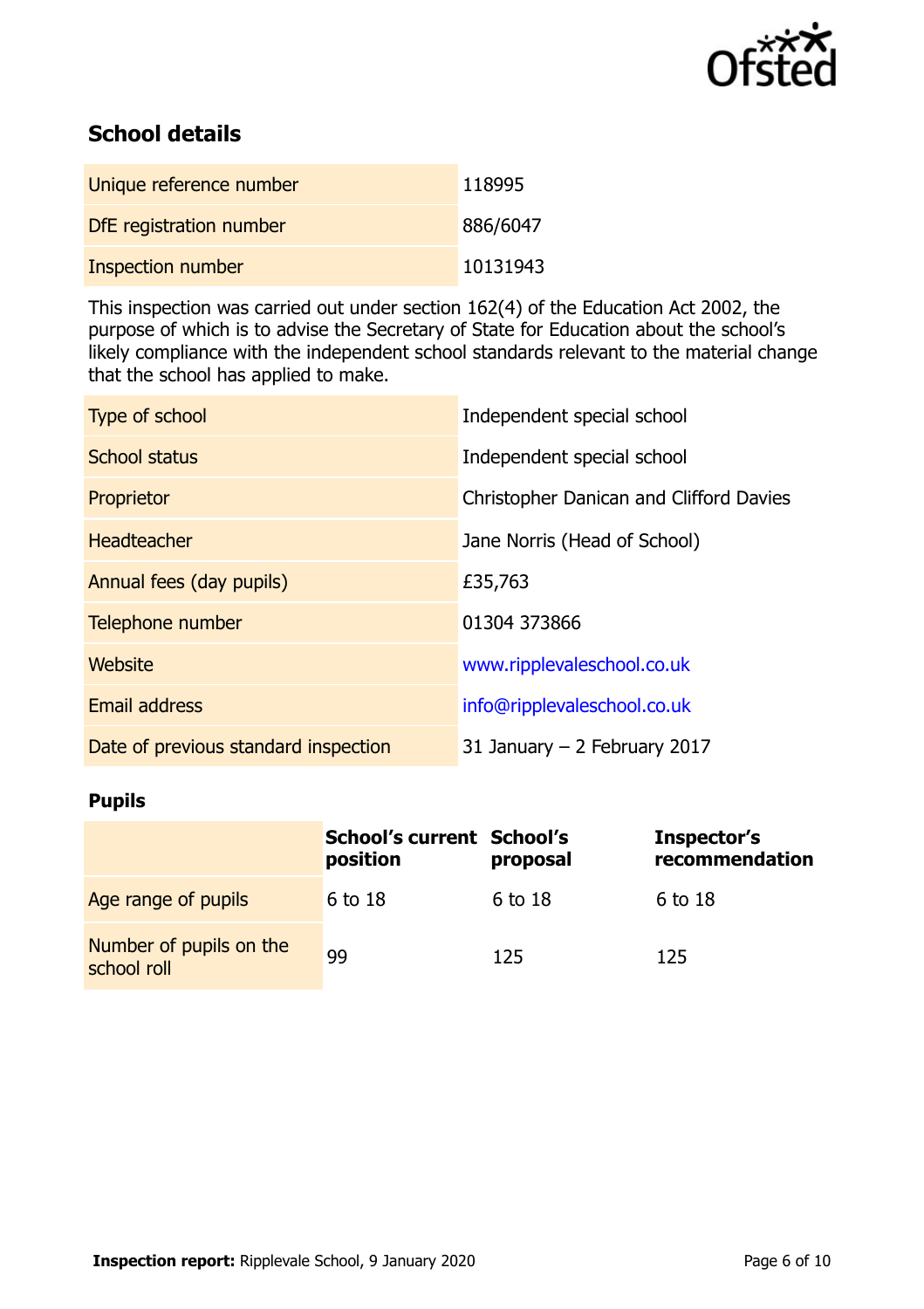

### **Pupils**

|                                                                                                           | School's current position School's proposal |             |
|-----------------------------------------------------------------------------------------------------------|---------------------------------------------|-------------|
| Gender of pupils                                                                                          | <b>Boys</b>                                 | <b>Boys</b> |
| Number of full-time pupils<br>of compulsory school age                                                    | 99                                          | 125         |
| Number of part-time pupils                                                                                | 0                                           | 0           |
| Number of pupils with<br>special educational needs<br>and/or disabilities                                 | 99                                          | 125         |
| Of which, number of pupils<br>with an education, health<br>and care plan                                  | 99                                          | 125         |
| Of which, number of pupils<br>paid for by a local authority<br>with an education, health<br>and care plan | 99                                          | 125         |

#### **Staff**

|                                                  | <b>School's current position</b> | School's proposal |
|--------------------------------------------------|----------------------------------|-------------------|
| Number of full-time<br>equivalent teaching staff | 18                               | 21                |
| Number of part-time<br>teaching staff            |                                  |                   |

#### **Information about this school**

- Ripplevale School opened as a residential special school in 1970. Since the previous standard inspection on 31 January – 2 February 2017 the school has ceased offering residential provision. All pupils attend now as day pupils.
- The school provides for pupils who have an autistic spectrum disorder. Some pupils also have other special educational needs and/or disabilities (SEND).
- The two proprietors are also directors of Ripplevale School Ltd, which exists to run Ripplevale School.
- Similar to the period leading up to the previous inspection, there have been further notable changes to the leadership and management of the school and another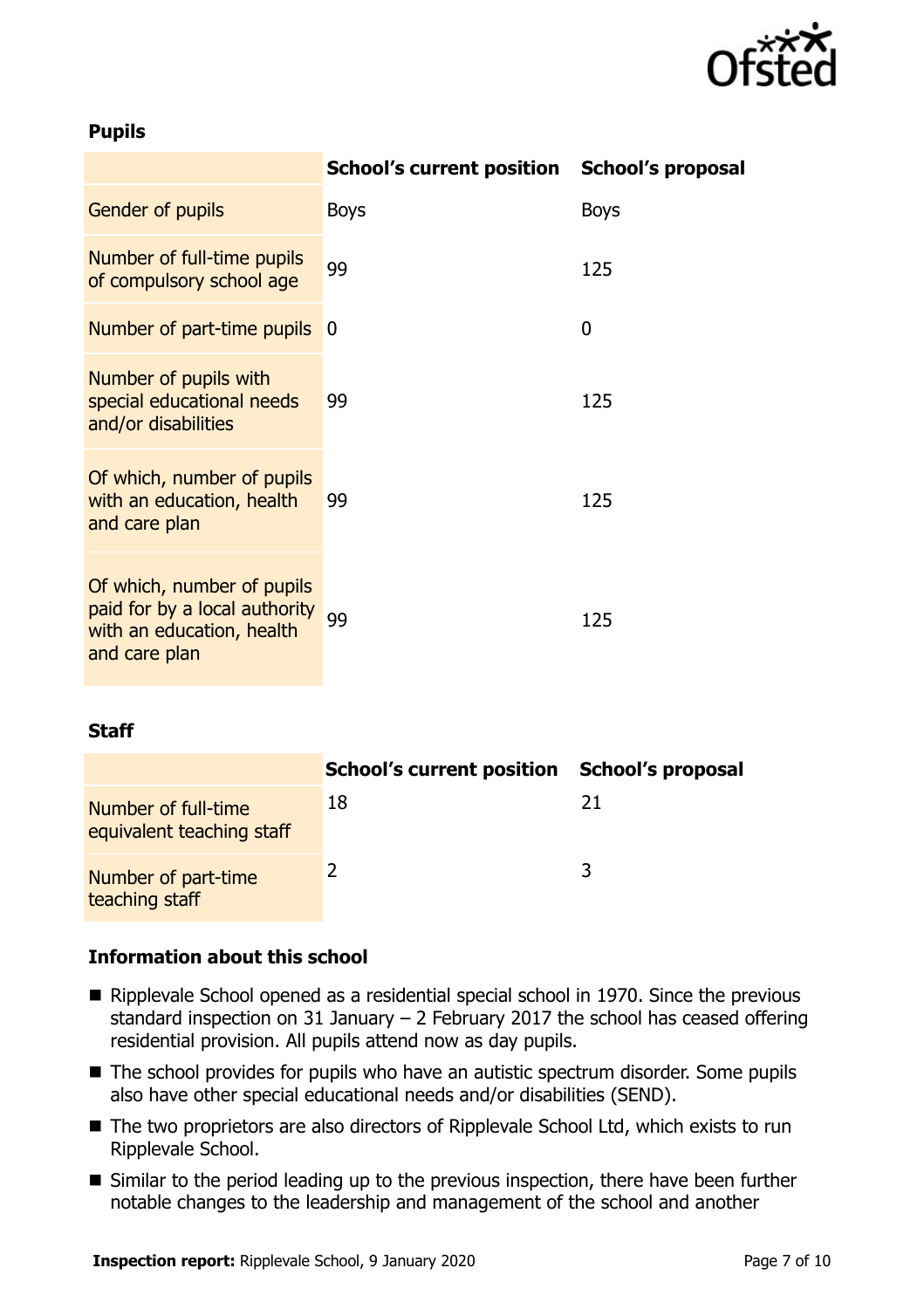

restructuring has taken place. The former chief executive officer and business manager of Ripplevale School Ltd has taken up post as head of school. Two existing members of staff have been promoted to positions of deputy headteacher alongside the previous deputy. These changes took effect from September 2019.

- All pupils have an education, health and care (EHC) plan and are funded by their local authorities.
- The school does not use any alternative provision.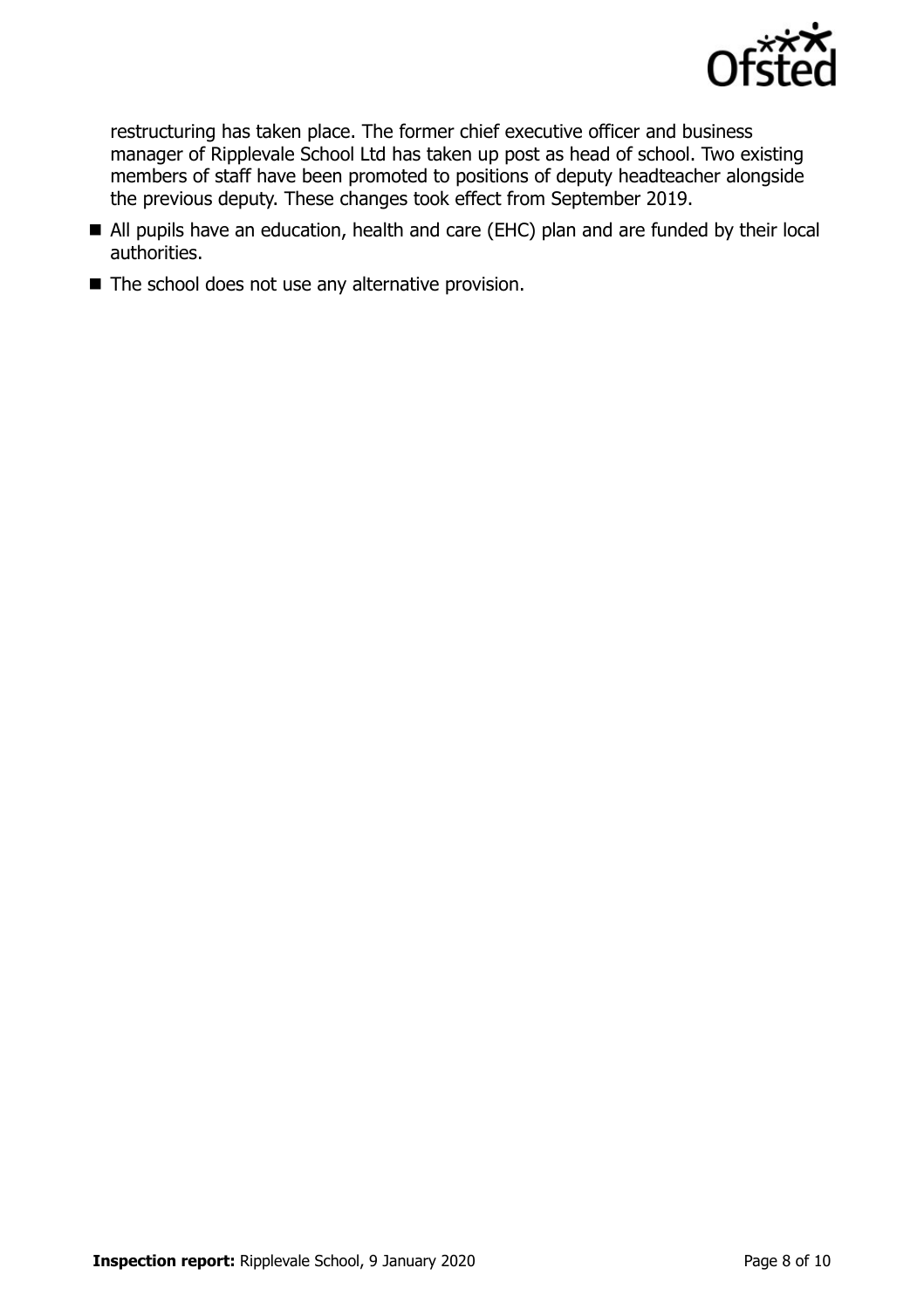

## **Information about this inspection**

- The inspection was commissioned by the Department for Education because the proprietors had applied to make changes to the school's registration. The proprietors wished to increase maximum potential number of pupils on roll.
- This was the first material change inspection.
- $\blacksquare$  Prior to the visit, the inspector reviewed the context and inspection history of the school.
- On site, the inspector held discussions with the head of school, the three deputy headteachers and other leaders and staff. He met with the two directors who have responsibility as the school's proprietors. The inspector also met and spoke with other staff and pupils informally as he toured the premises with the head of school.
- The inspector checked policies, records and documentation related to the specific independent school standards that were within the scope of this inspection. This included checking the single central record and safeguarding arrangements.

### **Inspection team**

Clive Dunn, lead inspector **Her Majesty's Inspector**